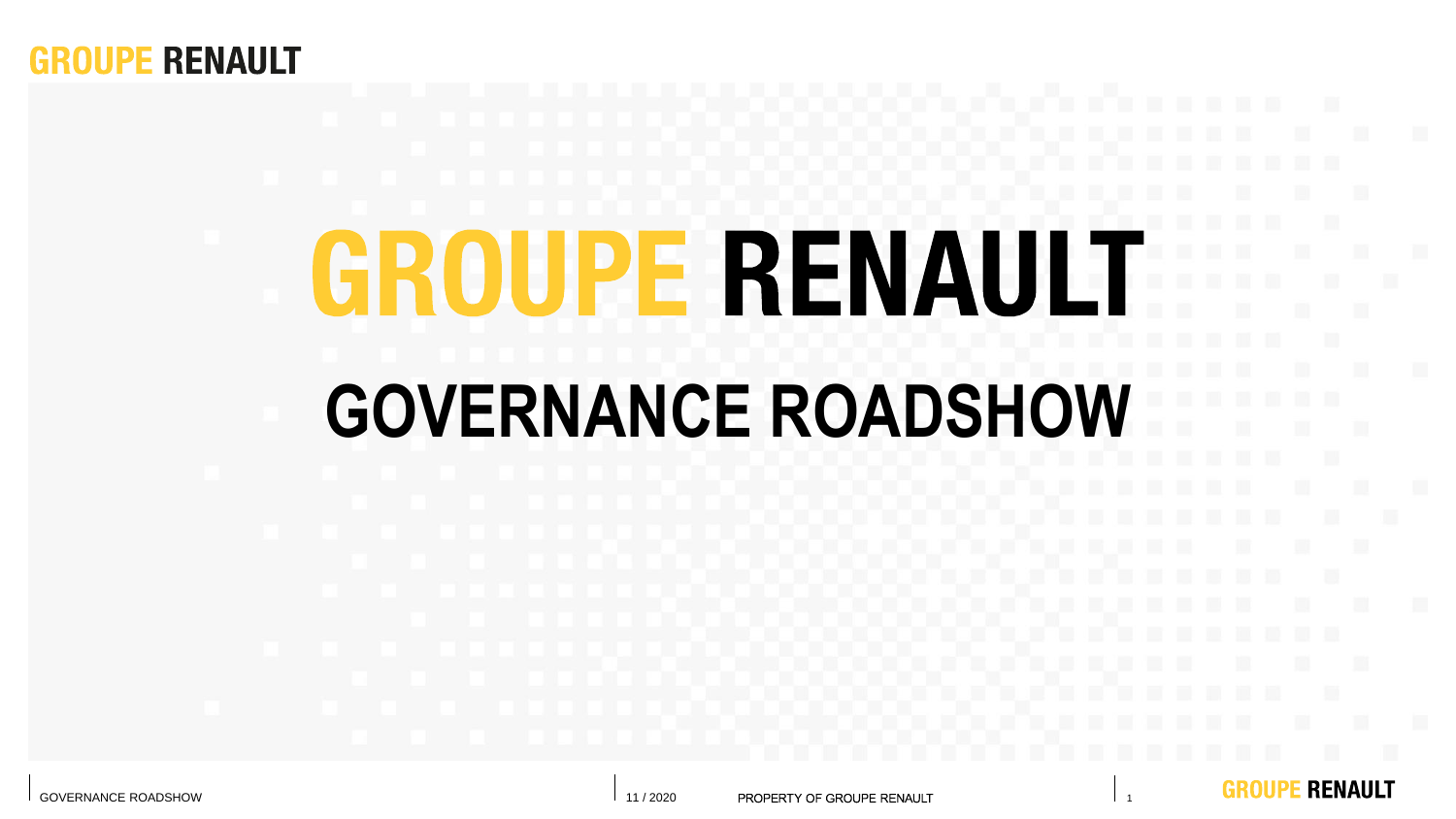## **RENAULT'S GOVERNANCE - EVOLUTION**

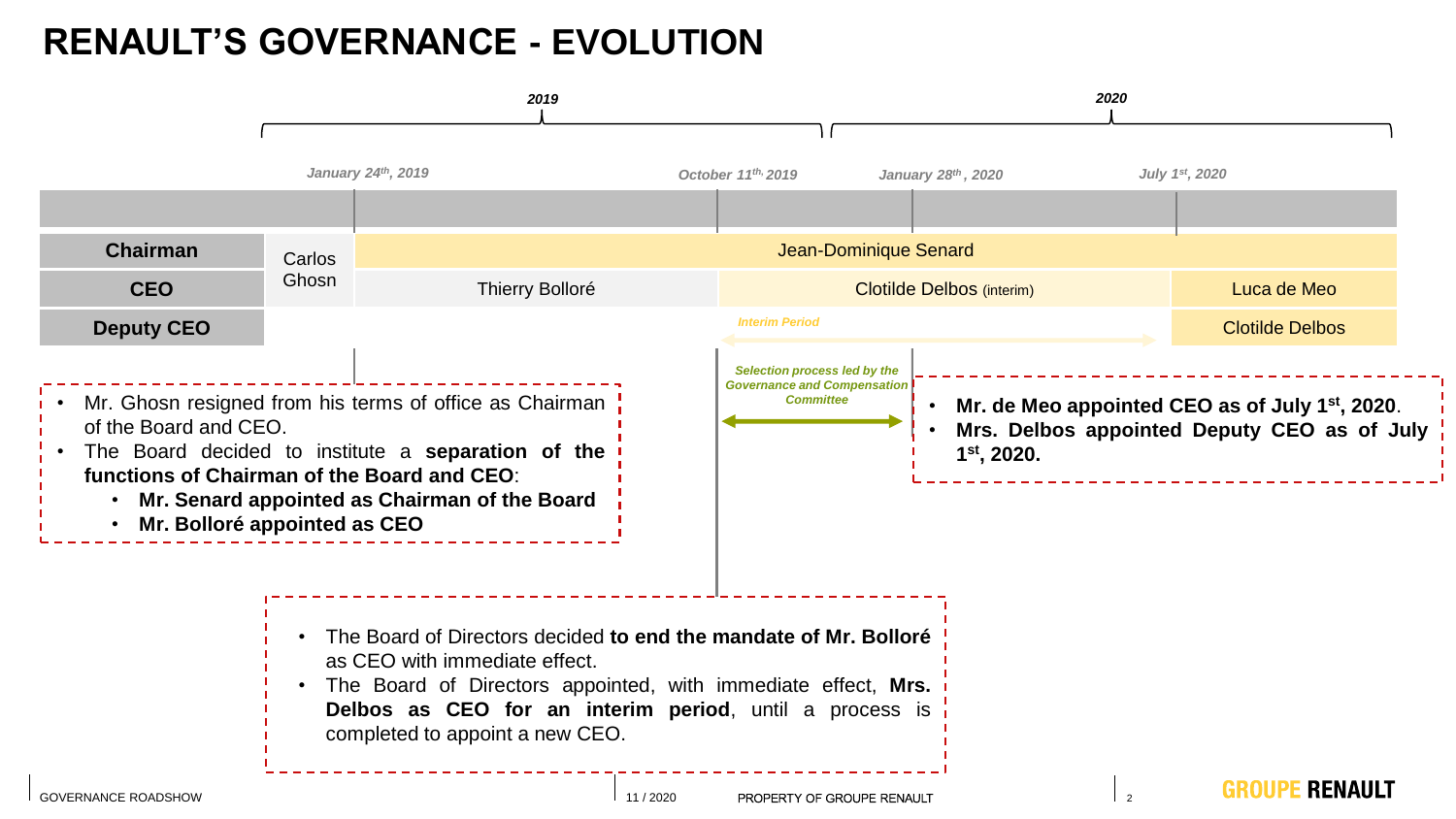## **A REINFORCED GOVERNANCE**



- Separation of Chairman of the Board and CEO roles
- Lead Independent Director role maintained
- Board size reduction
- Creation of an Ethics and CSR Board Committee

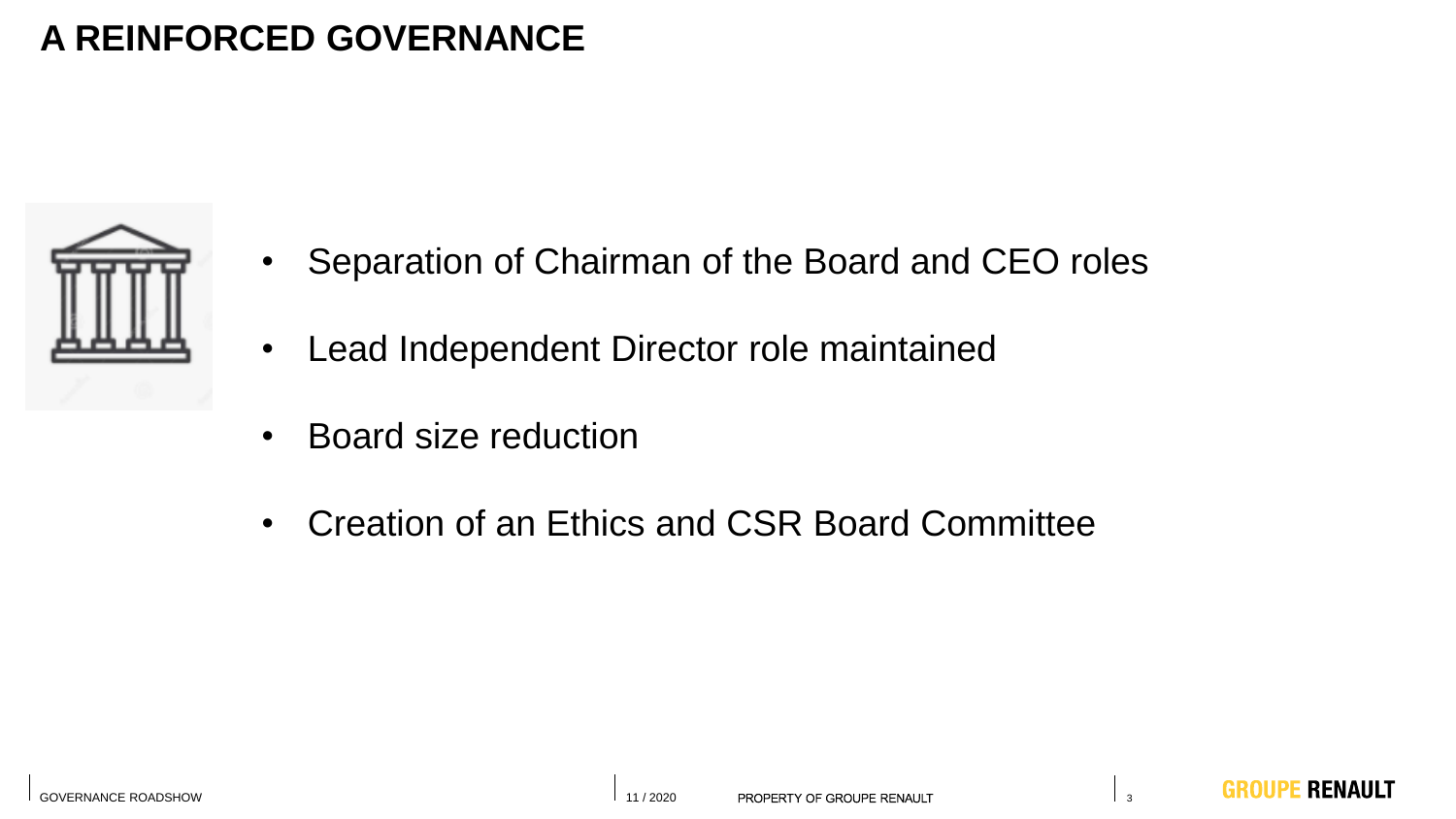## **NEW CEO = NEW PARADIGM AT RENAULT**



## **Luca de Meo's priorities :**

- New paradigm : "value over volumes"
- New organization around the brands in 4 autonomous business units: Renault, Dacia, Alpine and New Mobility
- New Strategic Plan to be announced by January 2021
- 2o22 Cost Reduction Plan is the first step to re-establish sound foundations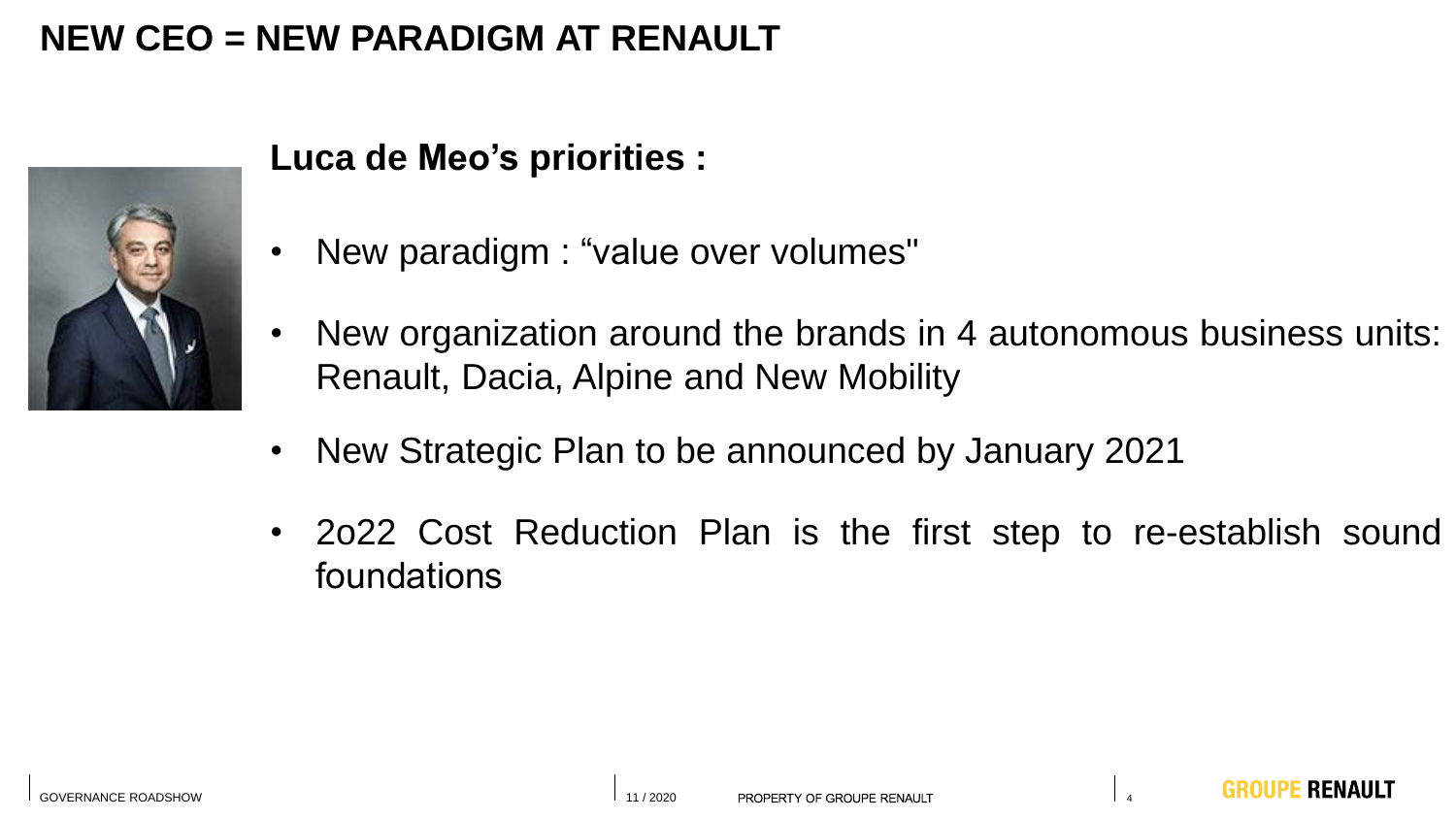## **BALANCED BOARD COMPOSITION**

*As of November 2020*



<sup>(1)</sup> Excluding the 3 directors representing employees and the director representing employee shareholders.

\*Lead Independent Director



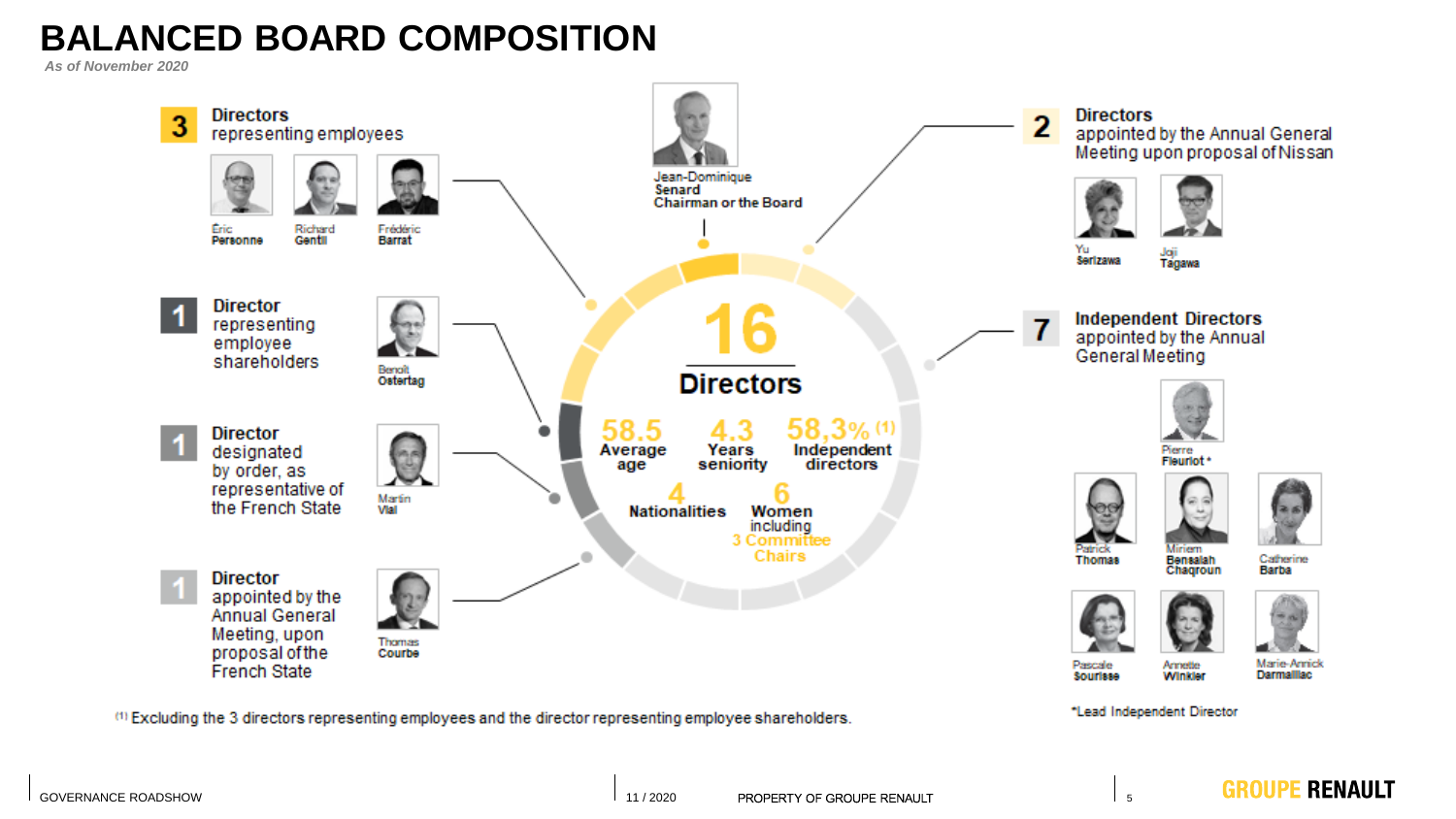## **COMPOSITION OF THE SPECIALISED COMMITTEES**

*As of November 2020*



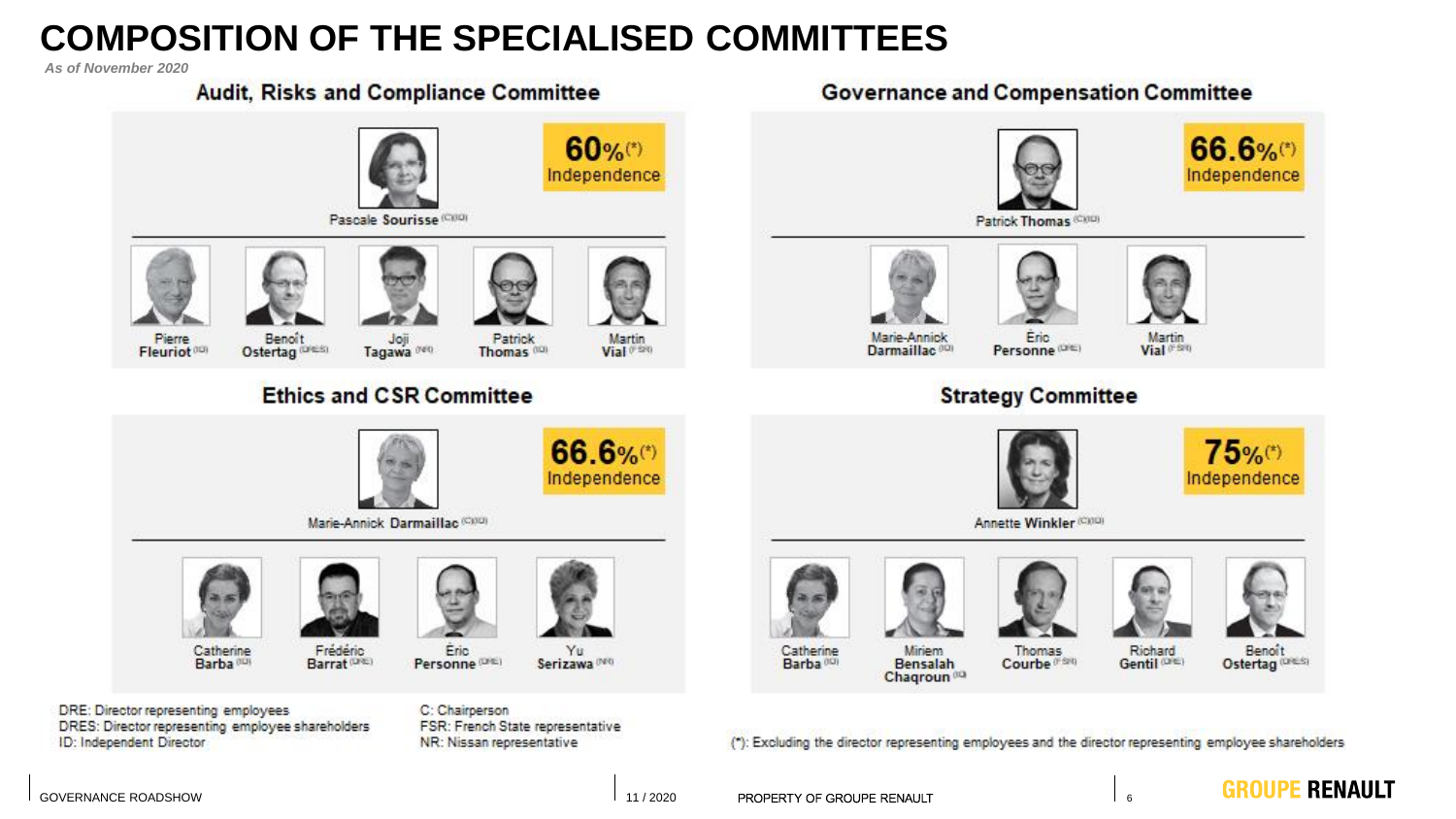# **Activities of the Board and of its Committees in 2019 ACTIVITIES OF THE BOARD AND ITS COMMITTEES**

**Intense activity of the Board and of its Committees**





**meetings of the Board** (vs 7 in 2018)







**meetings of the Committees**

**19**

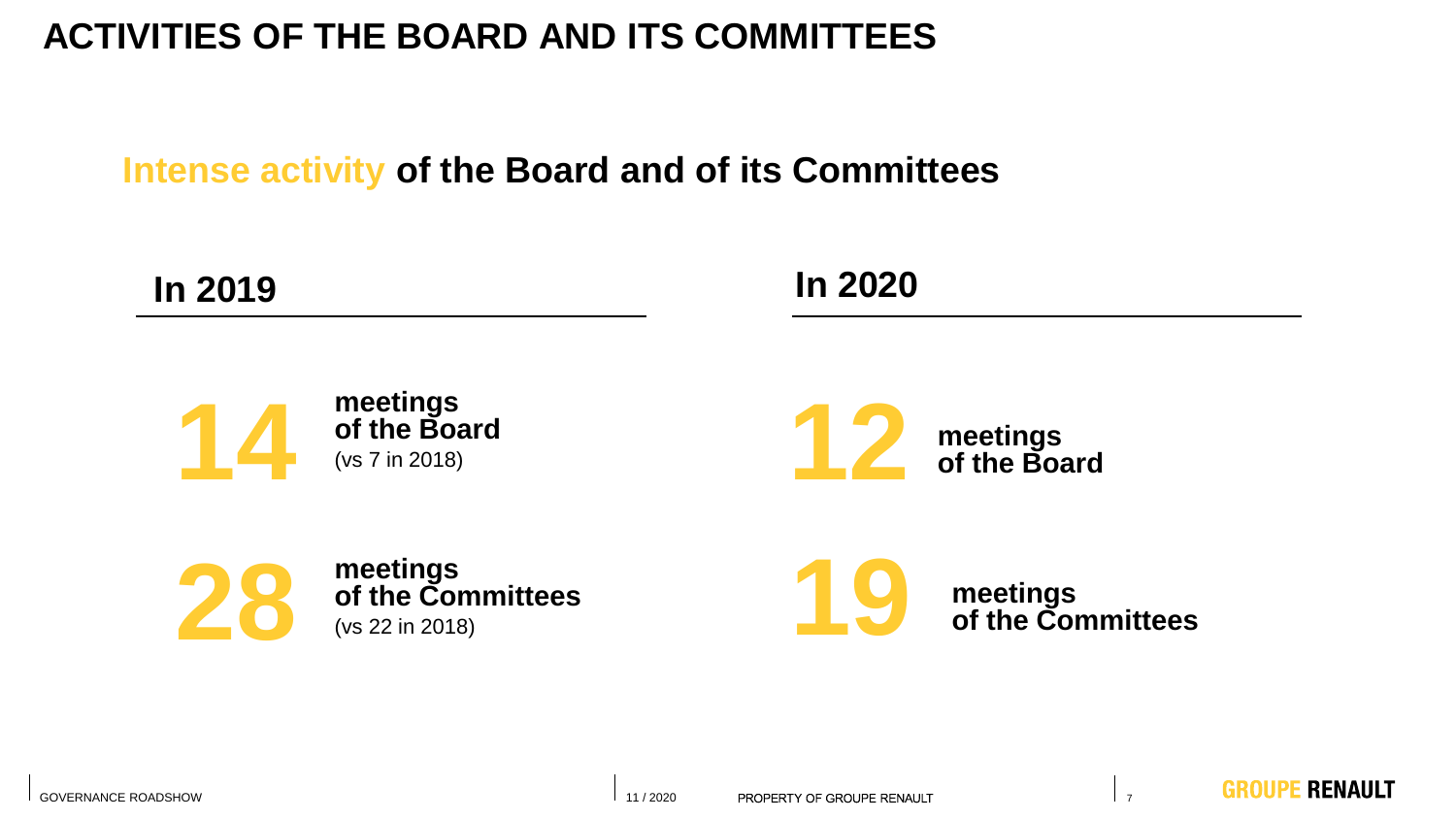## **COVID-19 COMPANY'S RESPONSE (H1 2020)**

- ✓ **Reactive management decision**
- ✓ **Keeping the safety and well-being of employees as top priority**
- ✓ **Closed monitoring of the situation by the Board (meetings fortnightly from March to May)**
- ✓ **All Board members equipped since 2019 with a secured I-Pad and a dedicated videoconference app**

*AGM postponed*

| March 16th, A2020                                                                                                                                         | March 31st, 2020 April 2nd, 2020 April 9th, 2020                                    | April 24th, 2020                                                                                                                                  |                                 | May 20th, 2020                  | May 29th, 2020                                                                     | June 3rd, 2020                                                                                | June 19th, 2020 |
|-----------------------------------------------------------------------------------------------------------------------------------------------------------|-------------------------------------------------------------------------------------|---------------------------------------------------------------------------------------------------------------------------------------------------|---------------------------------|---------------------------------|------------------------------------------------------------------------------------|-----------------------------------------------------------------------------------------------|-----------------|
|                                                                                                                                                           |                                                                                     |                                                                                                                                                   |                                 |                                 |                                                                                    |                                                                                               | <b>AGM</b>      |
| Nearly 1,300 Renault<br>vehicles available to<br>healthcare personnel to<br>accompany them on their<br>journeys throughout<br>France.                     |                                                                                     |                                                                                                                                                   | at Flins to guarantee its needs | Groupe Renault to produce masks |                                                                                    |                                                                                               |                 |
|                                                                                                                                                           | interim CEO                                                                         | Cancellation of the dividend for the 2019 financial year<br>25% reduction in compensation for the Chairman and                                    |                                 |                                 | Presents its draft plan to reduce fixed<br>costs by more than 2 billion euros over |                                                                                               |                 |
| Cessation of industrial activities in:<br>Spain - March $16^{th}$<br><b>France</b> - March $16th$                                                         |                                                                                     | 25% reduction in Directors' 2020 attendance fees<br>(savings transferred to the solidarity funds set under<br>the Solidarity and Future Contract) |                                 | three years.                    |                                                                                    |                                                                                               |                 |
| Kingdom of Marocco (Tangier and<br>Casablanca) – March $17^{th}$<br><b>Portugal</b> (Cacia) – March $17th$<br><b>Slovenia</b> (Novo Mesto) – March $17th$ |                                                                                     |                                                                                                                                                   |                                 |                                 |                                                                                    | Announces the finalization of $a \in S$ billion<br>credit facility agreement with a guarantee |                 |
| Romania (Mioveni) - March 18th<br><b>India</b> (Chennai) – March 23rd<br>Latin America – March 24th<br><b>Turkey</b> (Oyak) – March 25 <sup>th</sup>      | Solidarity and Future Contract concluded with employee<br>representatives in France |                                                                                                                                                   |                                 |                                 | of the French State                                                                |                                                                                               |                 |